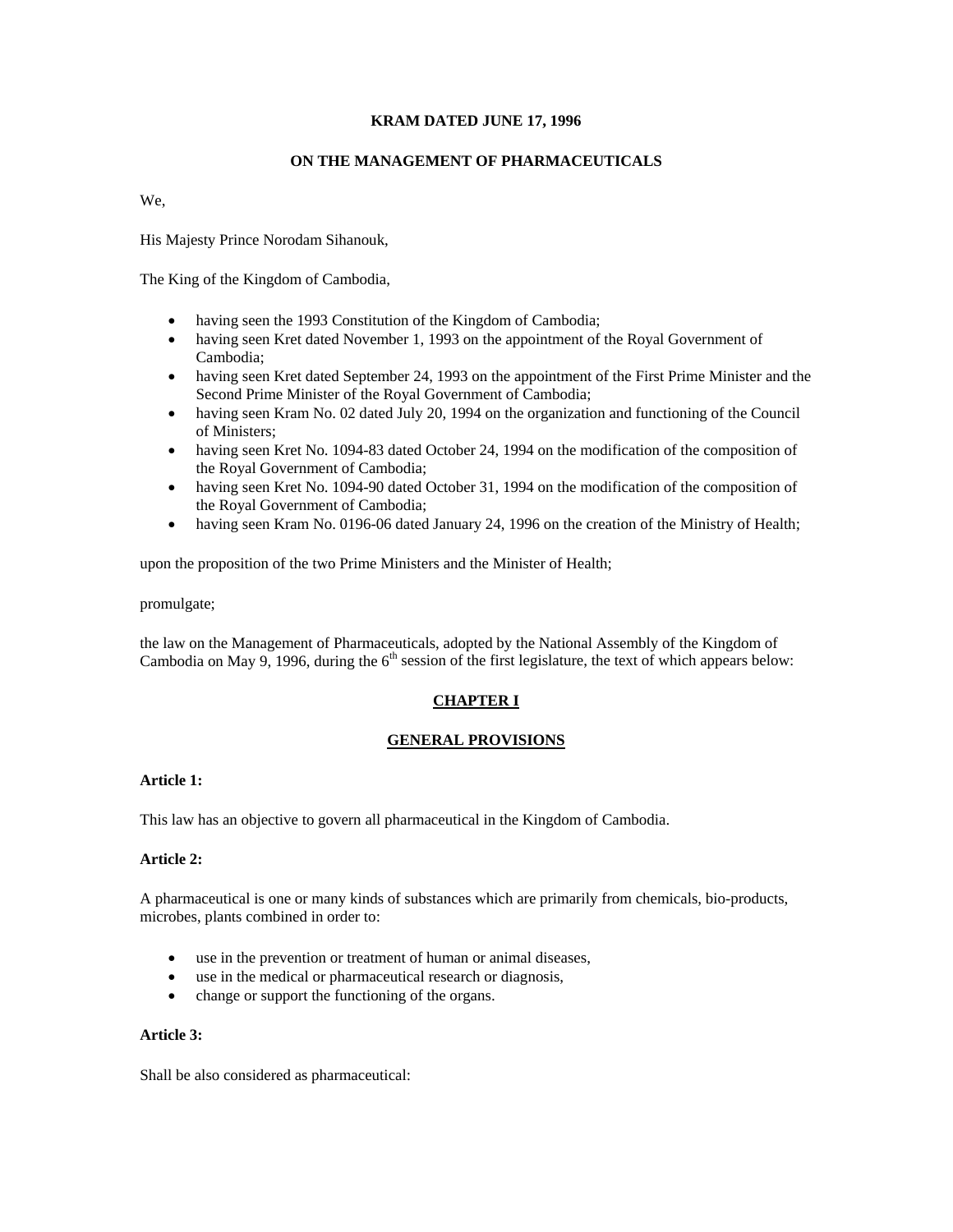1- serum and vaccines,

2- blood or blood products,

3- traditional medicines,

4- products that are composed of poisonous substances, which are included in a list determined by Sub-Decree.

### **Article 4:**

Who may have right to engage in the production, import, export and trade of pharmaceutical, are those pharmacists who fulfilled the following qualifications:

- have Khmer nationality,
- have a pharmaceutical Diploma recognized by the Ministry of Health,
- have never been found guilty for any criminal offence,
- have sufficiently good health to accomplish the job.

As regards to the production, import, export and trading of the traditional medicines, shall be determined by Sub-Decree.

# **CHAPTER II**

# **MANAGEMENT OF POISONOUS SUBSTANCES FOR HEALTH FIELD**

#### **Article 5:**

Poisonous substances refer to those pharmaceutical or substances or compounds of substances or plants that may cause danger to health or lead to the addiction, of humans or animals.

These poisonous substances shall be determined by Sub-Decree.

#### **Article 6:**

The formalities and conditions for the production, import, export and trade of poisonous substances shall be determined by Sub-decree.

# **CHAPTER III**

# **PRODUCTION, TRADE, IMPORT AND EXPORT OF PHARMACEUTICAL**

### **Article 7:**

Technical procedure and conditions for the production and the functioning of the pharmaceutical manufacturing establishments, shall be determined by Sub-Decree.

A prakas of the Ministry of Health, shall determine of: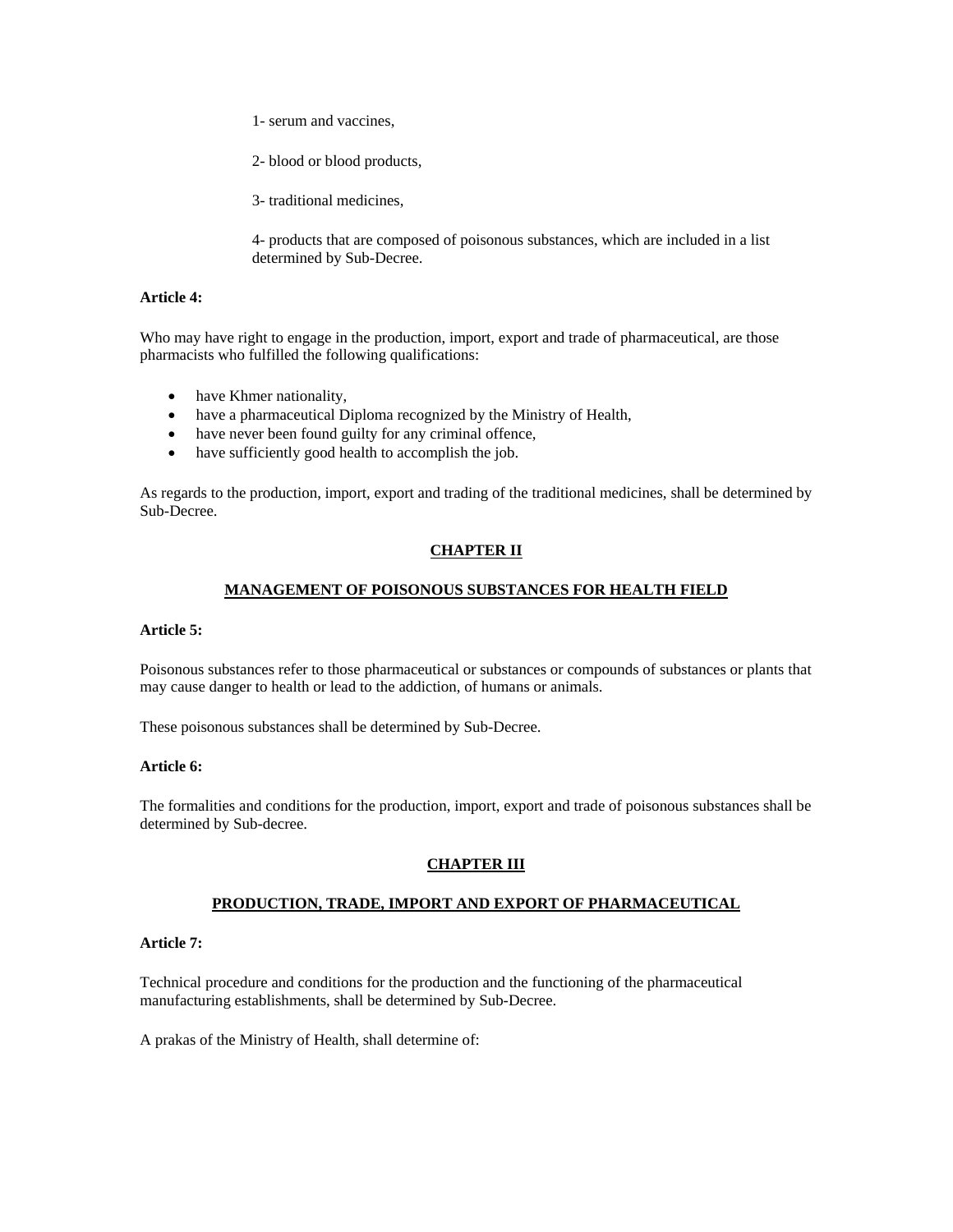- the formality and conditions to apply for authorization to open or close or change of location of the pharmacies, establishments for producing pharmaceutical or companies for importing, exporting pharmaceutical,
- the formality and conditions for application for a visa on the pharmaceutical log-book,
- the formality and technical conditions for the management and preservation of pharmaceutical,
- the formality and conditions for advertising of pharmaceutical, and
- procedure for the production, import, export and trade of pharmaceutical.

The determination of the number of pharmacies for each commune/sangkat, shall be done by the Ministry of Health, basing on the number of citizens in each respective commune or sangkat.

#### **Article 8:**

1- Authorization from the Ministry of Health is required for:

- the opening, closing or changing of location of pharmacies, pharmaceutical import-export companies and pharmaceutical manufacturing establishments,
- the businesses of importing, exporting of pharmaceutical,
- the importation, exportation and storage of pharmaceutical and raw materials for the production of pharmaceutical,
- the advertisement of pharmaceutical.

2- The production, import, export and trade of pharmaceutical for the veterinary, shall be determined by a joint prakas (joint proclamation) of the Ministry of Health and the Ministry of Agriculture, Fishery and Forestry.

3-In each pharmacies, there must be the presence of a pharmacist. In case when in the absence of the pharmacist, there must be a replacement who shall acquire appropriate qualification, in accordance with what determined by the Ministry of Health.

# **CHAPTER IV**

# **AUTHORITY TO SUPERVISE**

## **Article 9:**

The instruction and control on what are concerning with the activities of pharmaceutical, shall be the competence of the Ministry of Health.

For what are concerning the instruction and control on the kinds of pharmaceutical for the veterinary, shall be the competence of the Ministry of Agriculture, Fishery and Forestry.

# **CHAPTER X**

# **PENALTIES**

#### **Article 10:**

Shall be penalized to a fine from 1,000,000 (one million) to 10,000,000 (ten million) riels and to a suspension of (activity) production or import, export or trade of pharmaceutical for a period from one (1) month to three (3) months, or to either one of the above two punishment terms, without yet taking into account of due punishment for other offenses, for any person who: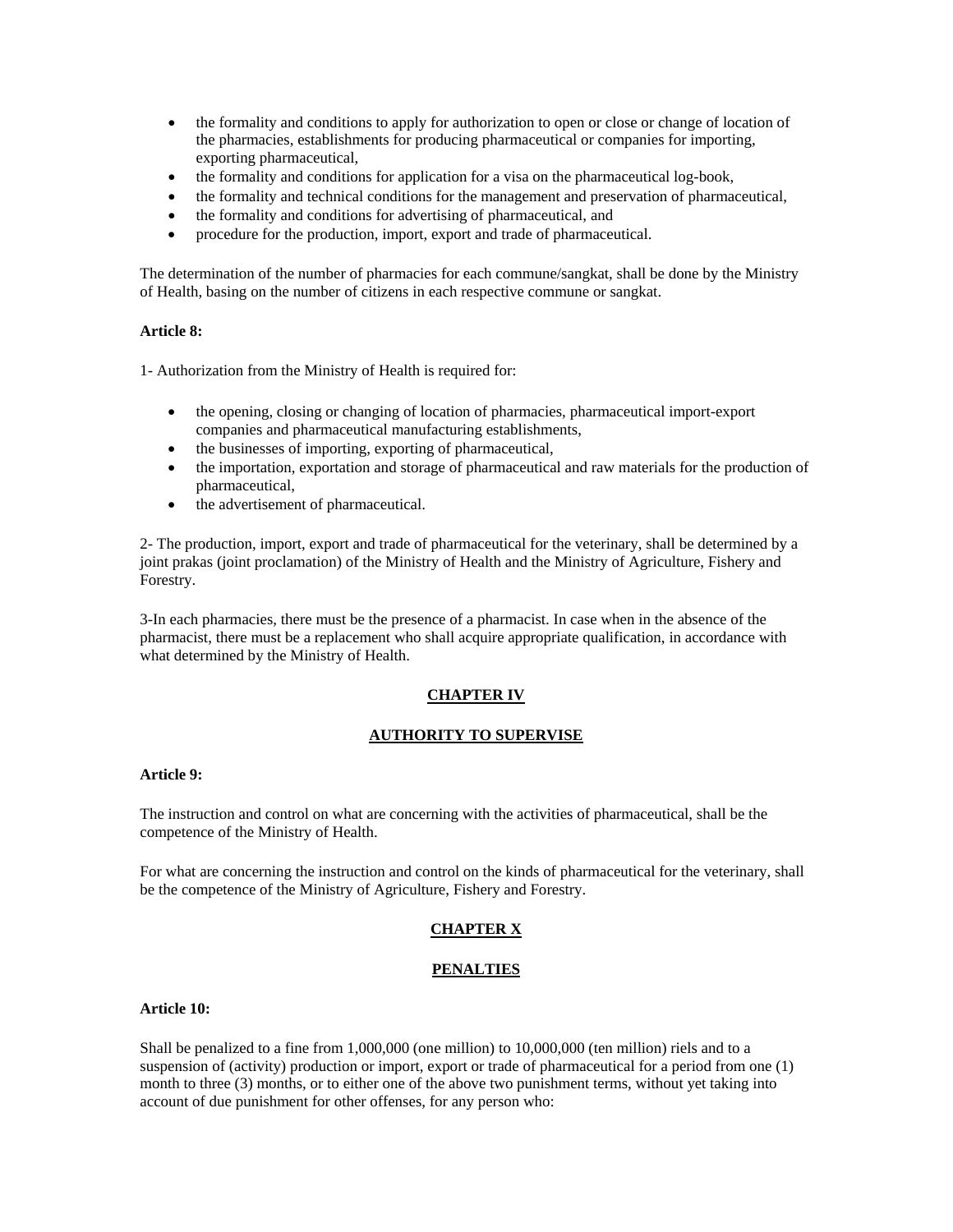1- advertised pharmaceutical without authorization from the Ministry of Health.

2- who violated the procedure and conditions for the production, import, export and trade of pharmaceutical.

3- opened or changed locations of the pharmacies, establishments of production of pharmaceutical or carried out businesses of import-export of pharmaceutical, without authorization from the Ministry of Health.

4- produced or imported or exported or stored of pharmaceutical or pharmaceutical raw materials, without authorization from the Ministry of Health.

5- sold of pharmaceutical without the visas or keeping a logbook or sold of those pharmaceutical that are prohibited by the Ministry of Health.

Should the offence be repeated, the offender shall be penalized a fine and a suspension of activities of production or import, export or business of pharmaceutical in double of the above stated terms or be subjected to either one of the two punishment terms.

Pharmaceutical, raw materials, equipment and other materials that are relating to the offenses, as stated in the sub-para. (4) and (5), shall be confiscated as State's property or be destroyed.

The Ministry of Health has rights to immediately suspense for temporary of the offending advertisement of pharmaceutical, production, import-export and business of pharmaceutical then to prepare a file to be forwarded to the courts.

### **Article 11:**

Shall be subjected to penalize a fine of from 1,000,000 (one Million) to 5,000,000 (five million) riels or to punishment to imprisonment from six (6) days to one (1) month or, to both of these two punishments, for any person who obstructed the competent agents as stated in the article 9 above, to prevent them from accomplishing their inspection duties.

#### **Article 12:**

Shall be subjected to penalty to a fine from 20,000,000 (twenty million) to 50,000,000 (fifty million) riels or to punishment to imprisonment from five (5) years to ten (10) years or, to both of the punishments, for any person who deliberately engaged in producing, importing, exporting or trading of pharmaceutical containing addictive substances without authorization, counterfeit pharmaceutical, pharmaceutical of damaged quality or out of delay which affected to the health or lives of the consumers.

#### **Article 13:**

Shall also be punished with the same terms as set forth in the articles 10, 11 and 12, for any public servant who is complicity or who commits an abuse of his/her own duties when during the implementation of the articles 10, 11 and 12.

#### **CHAPTER VI**

#### **TRANSITIONAL PROVISIONS**

**Article 14:**